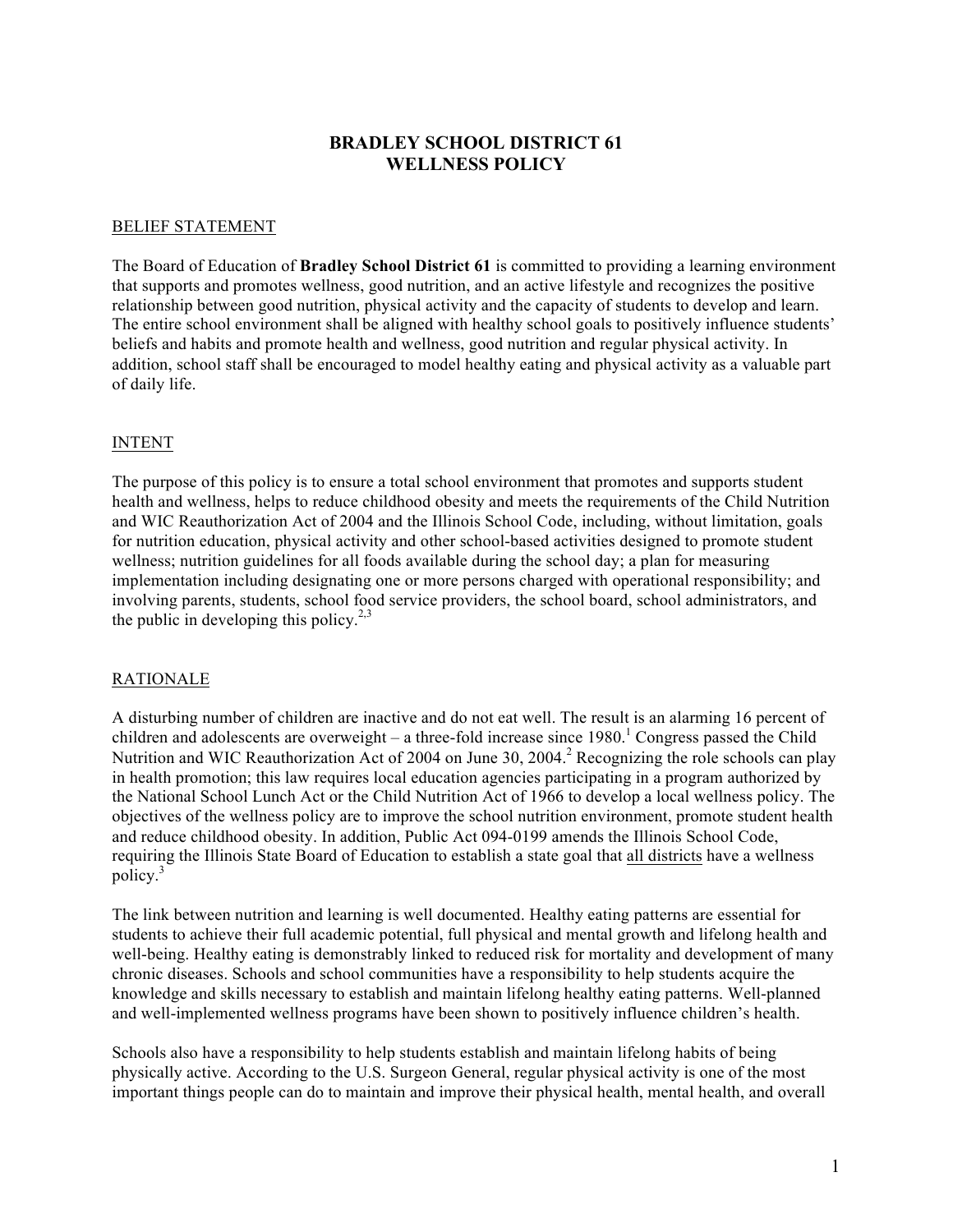well-being. Regular physical activity reduces the risk of premature death in general and of heart disease, high blood pressure, colon cancer, and diabetes.

## GOALS FOR NUTRITION EDUCATION

- Students in preschool through grade **12** shall receive nutrition education as part of a sequential program that is coordinated within a comprehensive health education curriculum. <sup>4</sup> The program shall be designed to provide students with the knowledge and skills necessary to adopt healthy eating behaviors *and* aimed at influencing students' knowledge, attitudes and eating habits. Special emphasis should be placed on nutrition education in preschool through primary grades as eating habits are established at a young age. The curriculum shall be consistent with and incorporate relevant Illinois Learning Standards.<sup>5</sup>
- To maximize classroom time and to achieve positive changes in students' eating behaviors, nutrition education shall be integrated into the standards-based<sup>4</sup> lesson plans of other school subjects like math, science, language arts, physical education, health, and social sciences.
- To achieve positive changes in students' eating behaviors, it is recommended that a minimum of fifty contact hours of nutrition education opportunities be provided to students each year.<sup>6</sup> Contact hours may include a combination of classroom instruction; nutrition education provided in the cafeteria; or health fairs, field trips and assemblies providing nutrition education.
- The nutrition education program shall include enjoyable interactive activities such as contests, promotions, taste testing, field trips and school gardens.

#### GOALS FOR PHYSICAL ACTIVITY

- Students in preschool through grade **8** shall participate in daily physical education that enables them to achieve and maintain a high level of personal fitness; emphasizes self-management skills including energy balance (calories in minus calories out); is consistent with state/district's standards/guidelines/framework; and is coordinated within a comprehensive health education curriculum.<sup>4</sup> The curriculum shall be consistent with and incorporate relevant Illinois Learning Standards.<sup>5</sup>
- It is recommended that elementary students participate in physical education for a minimum of 150 minutes per week, and middle and high school students participate for 225 minutes per week (National Association for Sport & Physical Education recommendations). <sup>7</sup> Special emphasis should be placed on promoting an active lifestyle in preschool through primary grades as health habits are established at a young age. Accommodations shall be made for students with disabilities, 504 plans, and other limitations.
- Schools shall provide a daily-supervised recess period to elementary students.
- Students shall be provided opportunities for physical activity through a range of before- and afterschool programs including intramurals, interscholastic athletics, and physical activity clubs.
- Because students should engage in a minimum of 60 minutes of physical activity a day, the physical education program shall actively engage families as partners in providing physical activity beyond the school day.<sup>8</sup>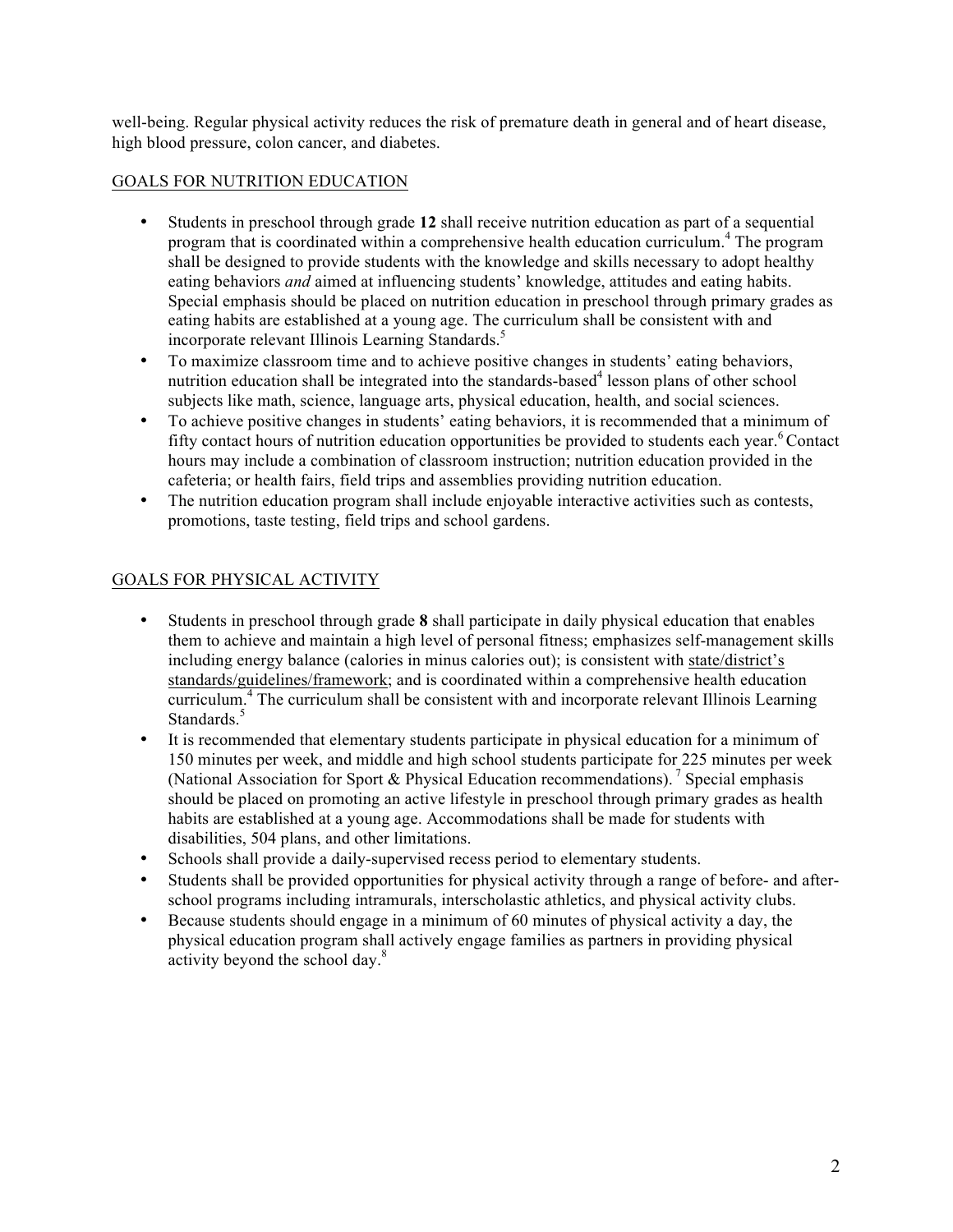## GOALS FOR OTHER SCHOOL-BASED ACTIVITIES DESIGNED TO PROMOTE STUDENT **WELLNESS**

## *Parent Partnerships*

- Schools shall support parents' efforts to provide a healthy diet and daily physical activity for their children. This support shall begin in elementary school and continue through middle school.
- Parents shall be provided information to help them incorporate healthy eating and physical activity into their student's lives. This information may be provided in the form of handouts, postings on the school/district website, information provided in school/district newsletters, presentations that focus on nutrition and healthy lifestyles and any other appropriate means available for reaching parents.

#### *Consistent School Activities and Environment – Healthy Eating*

- It is recommended that food providers share information about the nutritional content of school meals and/or individually sold foods with students, family and school staff.
- School meals shall be served in clean, safe and pleasant settings with adequate time provided for students to eat, at a minimum, in accordance with state and federal standards and guidelines. The National Association of State Boards of Education recommends that students have adequate time to eat, relax and socialize: at least 10 minutes after sitting down for breakfast and 20 minutes after sitting down for lunch.<sup>9</sup>
- All food service personnel shall have adequate pre-service training and regularly participate in professional development activities that provide strategies for providing tasty, appealing and healthy school meals; nutrition education strategies including coordination of classroom and cafeteria activities; and effective promotional techniques to encourage healthy eating habits.
- Food providers shall involve families, students and other school personnel in choosing nutritious food and beverage selections for their local schools through surveys, committees, taste-testing and similar activities designed to provide input into the decision-making process.
- Food providers shall work with suppliers to obtain foods and beverages that meet the nutrition requirements of school meals and nutrition standards for those sold individually.
- Food providers shall work closely with school instructional staff to reinforce nutrition instruction and foster an environment where students can learn about and practice healthy eating.
- Food providers shall take every measure to ensure that student access to foods and beverages on school campuses meets federal, state and local laws and guidelines.
- Students, parents, school staff and community members bringing foods and beverages to school for parties/celebrations/meetings shall be encouraged to provide healthful options and shall be provided with a list of recommended food and beverage options (Attachment B).
- School-based organizations shall be encouraged to raise funds through the sale of items other than food (Attachment C).
- To reduce competition with nutritionally balanced school meals and enhance student safety, it is recommended that, to the extent practicable, students are not permitted to leave school grounds to purchase foods or beverages.
- Partnerships between schools and businesses are encouraged and many commercial advertising relationships involve foods or beverages. To meet wellness objectives, it is recommended that commercial advertising relationships involve only foods and beverages that meet nutrition standards (Attachment A).
- Schools shall take efforts to promote nutritious food and beverage choices consistent with the current Dietary Guidelines for Americans and Food Guidance System (MyPyramid) such as fruits, vegetables, low-fat dairy foods and whole grain products. $8, 10$
- Nutrition education shall be provided by trained and well-supported staff with adequate preservice and in-service training. It is recommended that staff involved in nutrition education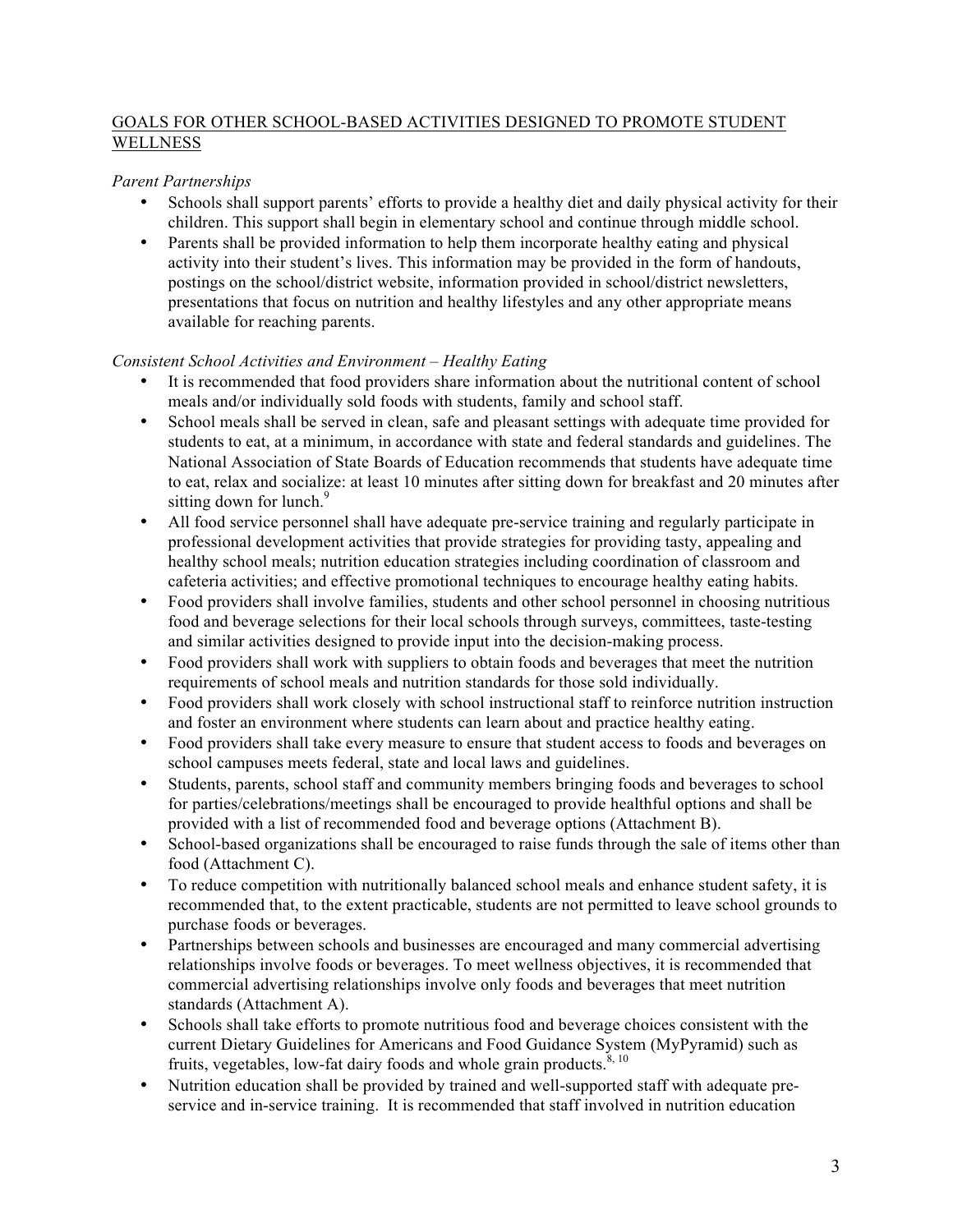complete a pre-service course in nutrition and a minimum of one hour of nutrition education inservice training per school year. Preparation and professional development shall provide basic knowledge of nutrition along with activities, instructional techniques and strategies designed to change students' attitudes and behavior.

- All foods and beverages made available on campus shall comply with the federal, state and local food safety and sanitation regulations. **No homemade items – store bought only**.
- For the safety and security of food, access to any area involved in storage, preparation or service of food on the school campus shall be limited to authorize personnel.

## *Consistent School Activities and Environment –Physical Activity*

- Physical education shall be provided by trained and well-supported staff that is certified by the state to teach physical education. All physical education teachers shall regularly participate in continuing education activities that impart the knowledge and skills needed to effectively promote enjoyable lifelong healthy eating and physical activity among students.
- Physical education classes shall have a student to teacher ratio comparable to those in other curricular areas.
- The physical education program shall be closely coordinated with the other components of the overall school health program. Physical education topics shall be integrated within other curricular areas. In particular, the benefits of being physically active shall be linked with instruction about human growth, development, and physiology in science classes and with instruction about personal health behaviors in health education class.
- Schools are encouraged to limit extended periods of inactivity. When activities such as mandatory testing make it necessary for students to be inactive for long periods of time, it is recommended that schools give students periodic breaks during which they are encouraged to stand and be moderately active.
- Schools are encouraged to develop community partnerships with other child-serving organizations such as park districts and YMCA's to provide students with opportunities to be active.
- Schools are encouraged to provide student and community access to and promote use of the school's physical activity facilities outside of the normal school day.
- Physical activity facilities and equipment on school grounds shall be safe.
- Schools are encouraged to work with the community to create a community environment that is safe and supportive of students walking or biking to school.

## *Food or Physical Activity as a Reward or Punishment*

- School personnel shall be encouraged to use nonfood incentives or rewards with students (Attachment D) and shall not withhold food from students as punishment.
- School personnel shall not use physical activity as a punishment or withhold participation in recess or physical education class as a punishment.

## NUTRITION GUIDELINES FOR ALL FOODS AND BEVERAGES AVAILABLE ON SCHOOL CAMPUSES DURING THE SCHOOL DAY

- Food providers shall offer a variety of age-appropriate, appealing foods and beverage choices and employ food preparation, purchasing and meal planning practices consistent with the current Dietary Guidelines for Americans (e.g. provide a variety of fruits and vegetable choices; serve low-fat and fat-free dairy products; ensure that whole grain products are served).
- All foods and beverages sold individually (apart from the reimbursable school meal) on school campuses during the school day shall meet nutrition standards (Attachment A). This includes: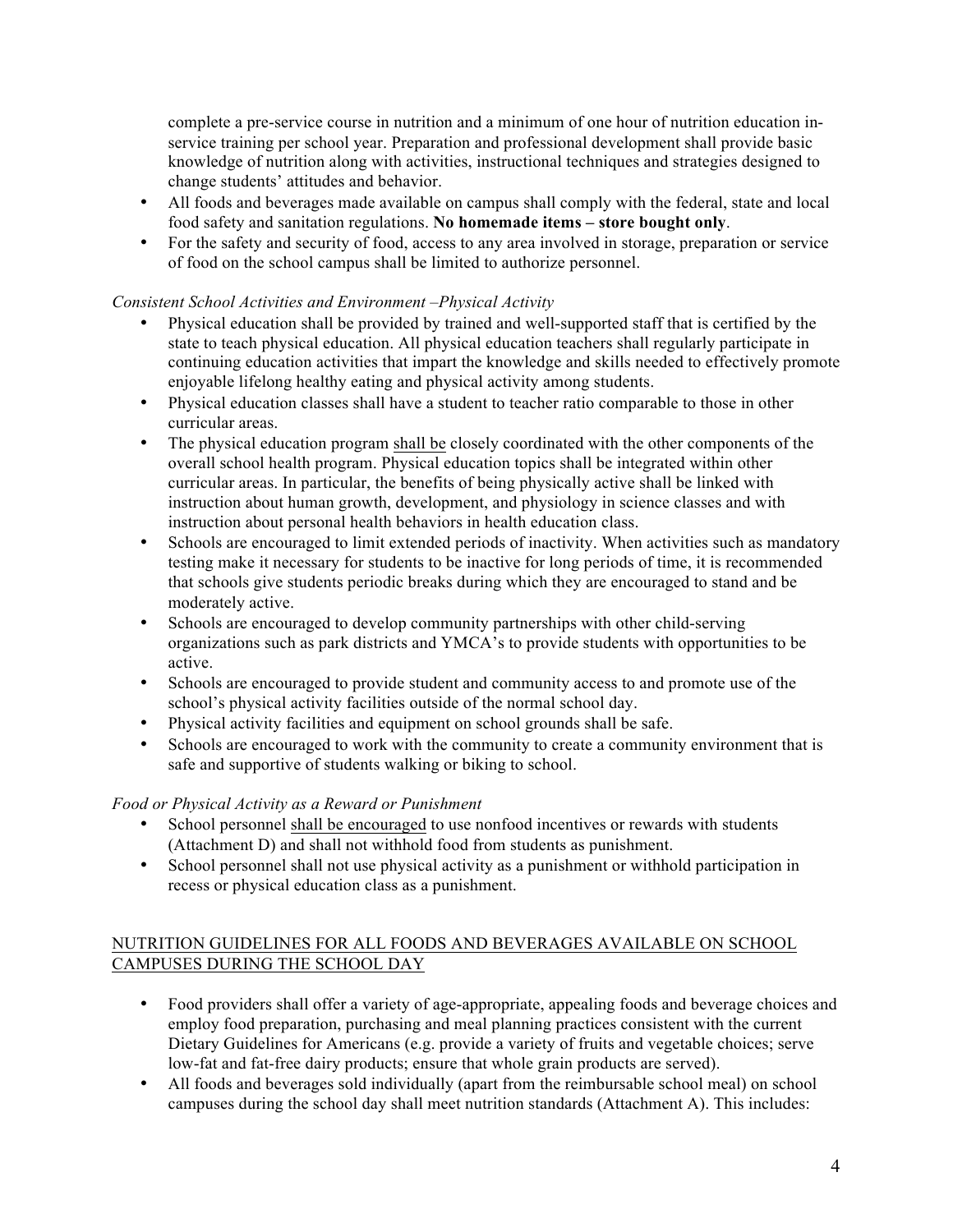- o a la carte offerings in the food service program;
- o food and beverage choices in vending machines, snack bars, school stores; and
- o foods and beverages sold as part of school-sponsored fundraising activities.
- Nutritious and appealing foods and beverages, such as fruits, vegetables, low-fat dairy foods and whole grain products, shall be available wherever and whenever food is sold or otherwise offered at school.

## GUIDELINES FOR SCHOOL MEALS

• School meals served shall be consistent with the recommendations of the Dietary Guidelines for Americans and/or shall meet, at a minimum, the nutrition requirements and regulations for the National School Lunch Program and/or School Breakfast Program and all applicable state and local laws and regulations.<sup>11,12,13</sup>

#### MEASURING IMPLEMENTATION & COMMUNITY INVOLVEMENT

- The district superintendent shall be charged with the operational responsibility for ensuring that each school meets the local wellness policy requirements.
- The district superintendent shall appoint a district wellness committee that includes parents, students, representatives of the school food authority, the school board, school administrators, and the public to oversee development, implementation and evaluation of the wellness policy. In addition, it is recommended that the district superintendent also appoint teachers (including preschool – grade **8**, physical education and health educators) and health professionals (school nurse, physician, dietitian, etc.) as members of the committee.
- The terms of district wellness committee members shall be staggered for continuity.
- The appointed district wellness committee shall be responsible for:
	- o creating and maintaining bylaws for operation;
	- o assessment of the current school environment;
	- o development of a wellness policy;
	- o presenting the wellness policy to the school board for approval;
	- o measuring the implementation of the wellness policy; and
	- o recommending revision of the policy, as necessary.
- The principal of each campus shall be responsible for implementation of the local wellness policy and shall appoint a school-based evaluation committee to develop and implement an annual evaluation plan.
- The school-based evaluation committee shall evaluate policy implementation and identify areas for improvement. The evaluation committee shall report their findings to the campus principal and develop with him/her a plan of action for improvement, as needed.
- The wellness committee shall hear reports from each campus group annually.
- Before the end of each school year the wellness committee shall recommend to the district superintendent any revisions to the policy it deems necessary.
- The wellness committee shall report to the superintendent and school board annually on the progress of the wellness committee and the status of compliance by the campuses.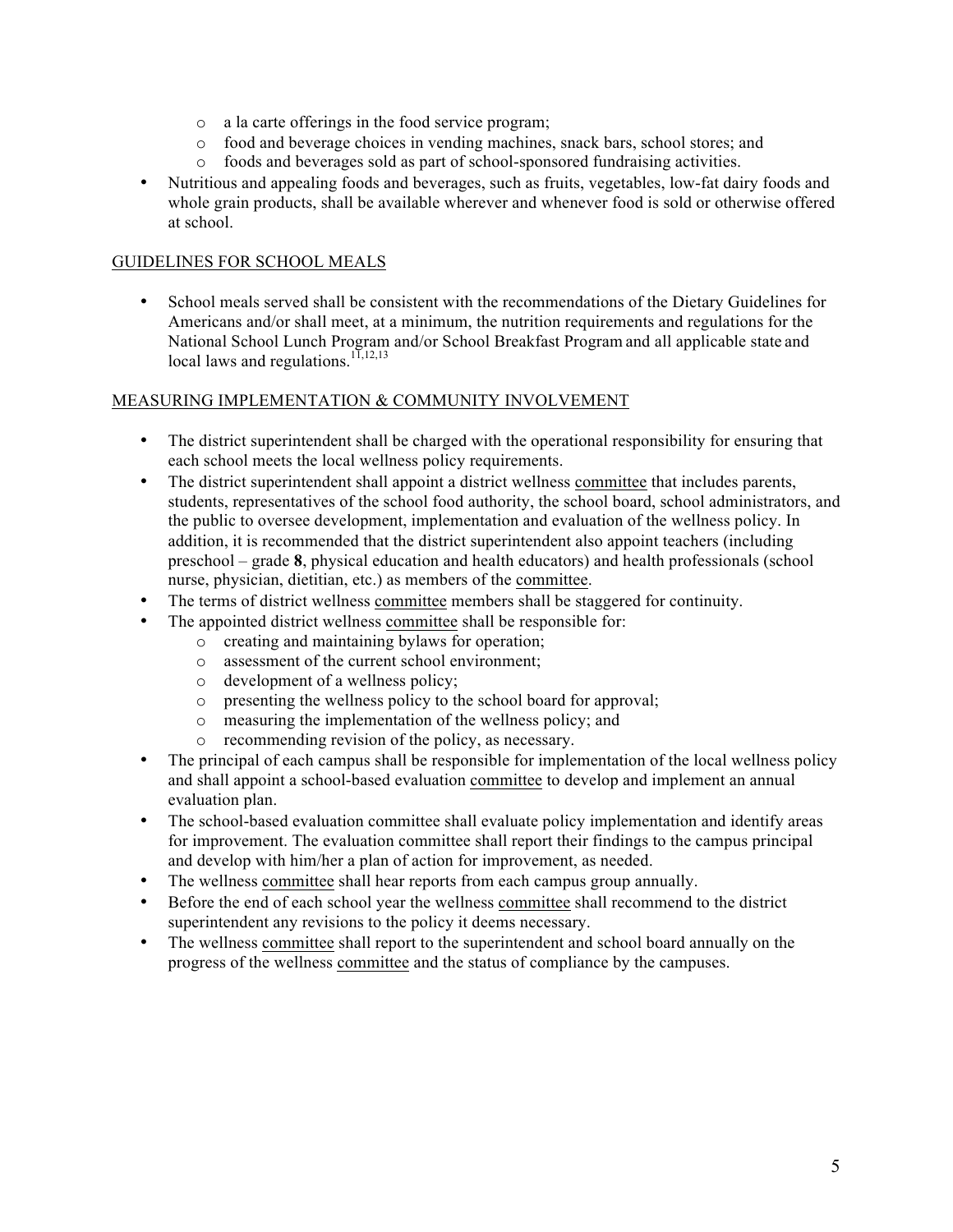#### **Attachment A**

| HealthierUS School Challenge Nutrition Standards*                                                                                        |
|------------------------------------------------------------------------------------------------------------------------------------------|
|                                                                                                                                          |
| These criteria focus on decreasing fat and added sugar, increasing nutrient                                                              |
| density, and moderating portion size.                                                                                                    |
| Fruits and vegetables may be fresh, frozen, canned or dried, and they must be                                                            |
| found in the Food Buying Guide for Child Nutrition Programs.                                                                             |
| http://schoolmeals.nal.usda.gov/FBG/2003FBG/%20Section%202.pdf                                                                           |
| Examples of products that <i>cannot</i> be sold/served as a fruit or vegetable include:                                                  |
| Snack-type foods made from vegetables or fruits, such as potato chips,                                                                   |
| and banana chips;                                                                                                                        |
| Pickle relish, jam, jelly; and<br>$\bullet$                                                                                              |
| Tomato catsup and chili sauce<br>$\bullet$                                                                                               |
| Flavored or plain reduced fat (2%), low-fat (1%), skim/nonfat fluid<br>$\bullet$                                                         |
| milk meeting State and local standards for pasteurized fluid milk and/or                                                                 |
| USDA approved alternative dairy beverages <sup>4</sup> ;                                                                                 |
| 100% full-strength fruit and vegetable juices; and<br>$\bullet$                                                                          |
| Water (non-flavored, non-sweetened, and non-carbonated)<br>$\bullet$                                                                     |
| Calories from total fat must be at or below 35%**, excluding nuts,<br>$\bullet$                                                          |
| seeds, and nut butters. This is determined by dividing the calories from                                                                 |
| total fat by the total calories and multiplying by 100. If calories from fat                                                             |
| are not available, multiply the grams of fat by 9 to equal calories from                                                                 |
| fat.                                                                                                                                     |
| Calories from saturated fat must be at or below 10%. This is<br>$\bullet$                                                                |
| determined by dividing the calories from saturated fat by the total                                                                      |
| calories and multiplying by 100. If calories from saturated fat are not                                                                  |
| available, multiply grams of saturated fat by 9 to equal calories from                                                                   |
| saturated fat.                                                                                                                           |
| Total sugar must be at or below 35% by weight. This is determined by<br>$\bullet$                                                        |
| dividing the grams of total sugar by the gram weight of the product and                                                                  |
| multiplying by 100. This includes both naturally occurring and added                                                                     |
| sugars. This limit does not include fruits and vegetables or flavored                                                                    |
| milk as defined above.                                                                                                                   |
| Portion size for a la carte sales in the school cafeteria are not to exceed<br>$\bullet$                                                 |
| the serving size of the food served in the National School Lunch<br>Program/School Breakfast Program; for vending sales the item package |
| or container is not to exceed 200 calories.                                                                                              |
|                                                                                                                                          |

<sup>4</sup> There are no USDA approved alternative dairy beverages at this time. Public Law 108-265 (Child Nutrition Program Reauthorization) authorizes the Secretary of Agriculture to establish nutritionally equivalent non-dairy beverages by July 1, 2005. Please check with the Illinois State Board of Education for clarification.

\*The above *Nutrition Standards* are criteria for sales/service of a la carte and/or vended items from the United States Department of Agriculture's *HealthierUS School Challenge*. Please be aware that these criteria are only meant to apply to individually sold foods and that foods sold as part of a reimbursable school meal may not necessarily meet these criteria although menus meet the nutrition standards set by the U.S. Department of Agriculture for school meals. Local policy makers may wish to modify the standards but should be aware that this may make schools ineligible to meet the criteria for the *HealthierUS School Challenge.*

\*\*The *Dietary Guidelines for Americans 2005* recommend a total fat intake of 20 to 35% for school-age children.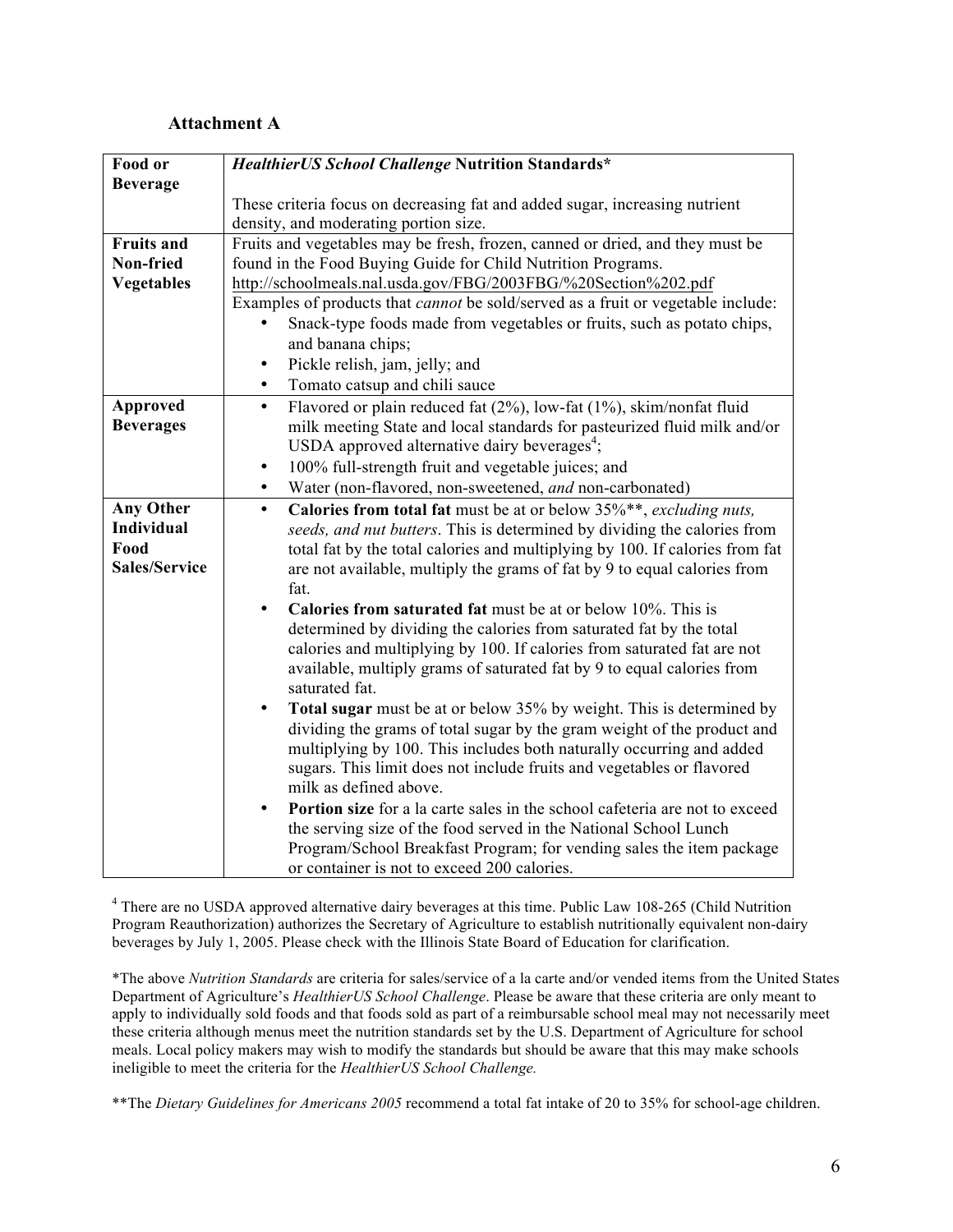# **Attachment B**

#### **Healthful Food and Beverage Options for School Functions\***

At any school function (parties, celebrations, meetings, etc.) healthful food options should be made available to promote student, staff and community wellness. Examples of nutritious food and beverages that are consistent with the Dietary Guidelines for Americans are listed below.

- Raw vegetable sticks/slices with low-fat dressing or yogurt dip
- Fresh fruit wedges cantaloupe, honeydew, watermelon, pineapple, oranges, tangelos, etc.
- Sliced fruit nectarines, peaches, kiwi, star fruit, plums, pears, mangos, apples, etc.
- Fruit salad
- Cereal and low-fat milk
- 100% fruit or vegetable juice
- Frozen fruit pops with fruit juice or fruit as the first ingredient
- Dried fruits raisins, cranberries, apples, apricots
- Single serving applesauce or canned fruit in juice
- Peanut butter with apple wedges or celery sticks
- Fruit smoothies made with fat-free or low-fat milk
- Trail mix (dried fruits and nuts)
- Dry roasted peanuts, tree nuts and soy nuts (not coconut or palm nuts)
- Lean meats and reduced fat cheese sandwiches (use light or reduced fat mayonnaise in chicken/tuna salads)
- Party mix (variety of cereals, nuts, pretzels, etc.)
- Pretzels or reduced fat crackers
- Baked chips with salsa or low-fat dip (Ranch, onion, bean, etc.)
- Low-fat muffins (small or mini), granola bars and cookies (graham crackers, fig bars)
- Mini bagels with whipped light or fat-free cream cheese
- Pasta salad
- Bread sticks with marinara
- Fat-free or low-fat flavored yogurt & fruit parfaits
- Fat-free or low-fat pudding cups
- Fat-free or low-fat milk and milk products (string cheese, single-serving cottage cheese, cheese cubes)
- Flavored soy milk fortified with calcium
- Pure ice cold water
- **No homemade items – store bought only.**

*\*This list is not all-inclusive and is meant only to provide parents and school staff with guidance for healthier food and beverage choices. Not all food and beverage items on this list will necessarily meet district nutrient standards (Attachment A) as items vary in sugar, fat and calorie content from brand to brand. However, all of the items in the list are believed to be consistent with the intent of the wellness policy to promote student health and reduce childhood obesity.*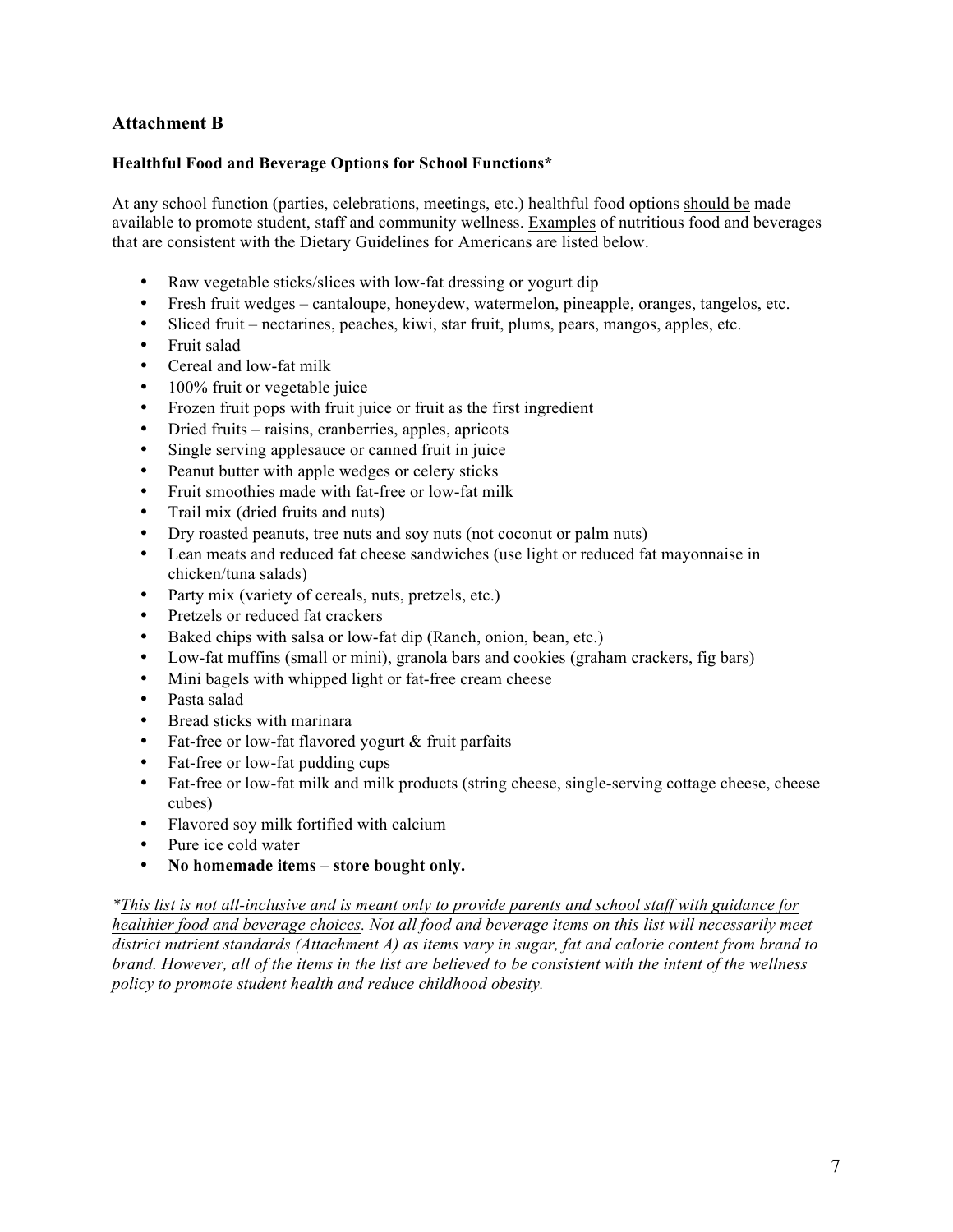# **Attachment C**

#### **Fundraising Ideas**

- Raffle
- Candles
- Book sale
- Cookbook
- \*Car wash
- \*Walkathons
- Student artwork
- Stuffed animals
- Stadium pillows
- School photo ID
- Educational games
- Holiday decorations
- Shopping donation programs
- School mascot temporary tattoos
- Faculty and/or student talent show
- Teacher/student sports competition
- Auction of donated goods and services
- Balloon bouquets for special occasions
- Bottled water with the schools own label
- Refillable water bottle with the school logo
- Glow in the dark novelties (popular at dances)
- Greeting cards, especially designed by students
- School calendars with all the important school dates on them
- Party bags for kids' birthday parties filled with non-food novelties
- Sale of flowers and balloons for the family to purchase for student graduates
- School spirit items tee-shirts, sweatshirts, sweatpants, lanyards, pennants, bracelets and caps
- Growing and/or selling flowers and plants for holidays such as Valentine's Day and Mother's Day

\*These fundraisers have the added benefit of promoting physical activity for students.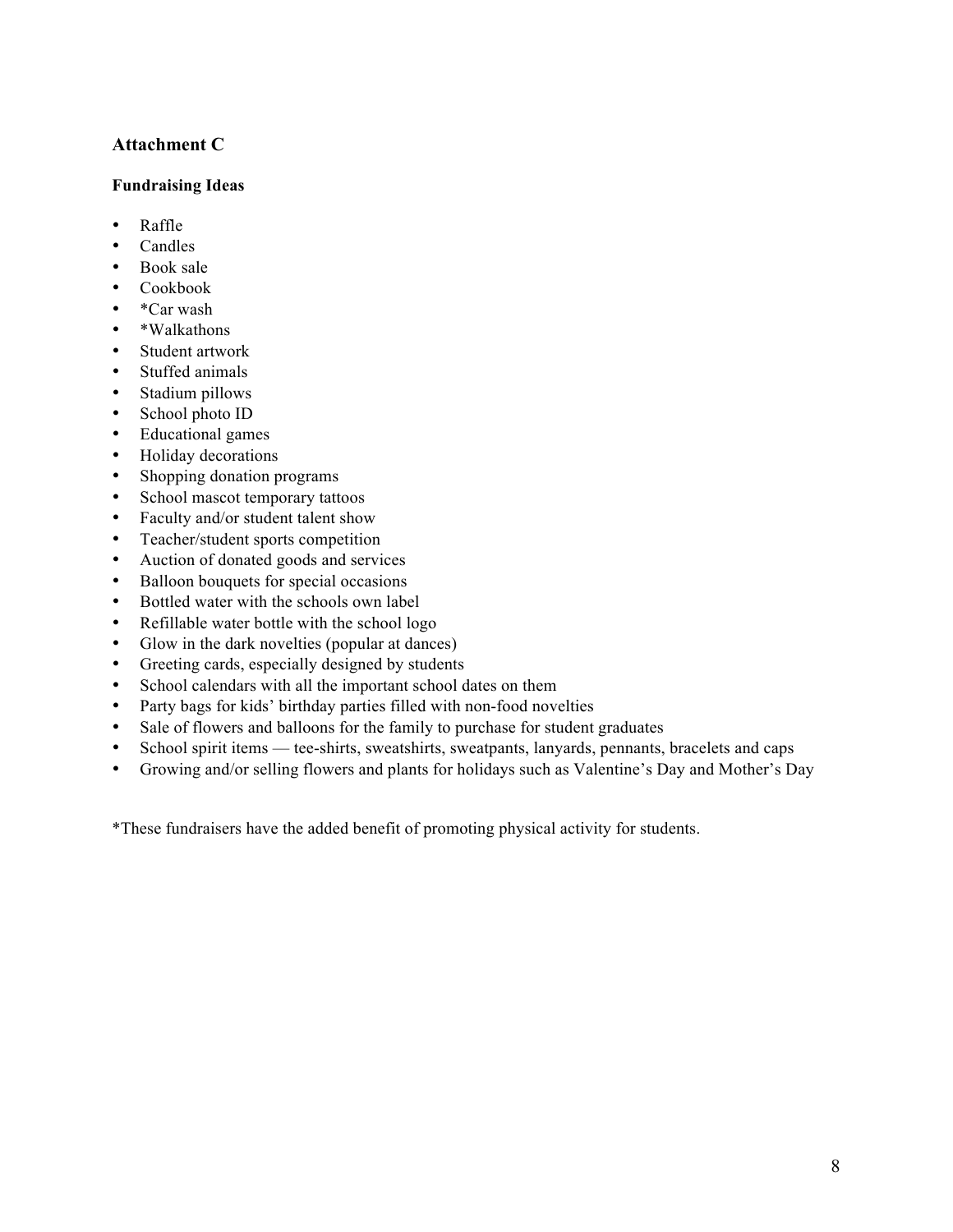#### **Attachment D**

#### **Classroom Rewards**

- A smile
- Going first
- Verbal praise
- Sit by friends
- Teaching the class
- Helping the teacher
- Enjoy class outdoors
- A field trip for the class
- Choosing a class activity
- Walk with a teacher during lunch
- Eat lunch outdoors with the class
- Eat lunch with a teacher or principal
- Extra credit or class participation points
- Taking care of the class animal for a day
- Have lunch or breakfast in the classroom
- A photo recognition board in a prominent location in the school
- A note from the teacher to the student commending his or her achievement
- A phone call, email, or letter sent home to parents or guardians commending a child's accomplishment
- Recognition of a child's achievement on the school-wide morning announcements or school website
- Ribbon, certificate in recognition of achievement or a sticker with an affirming message (e.g. "Great job")
- Take a trip to the treasure box (filled with: stickers, temporary tattoos, pencils, pens, highlighters, sidewalk chalk, notepads, erasers, bookmarks, etc.)